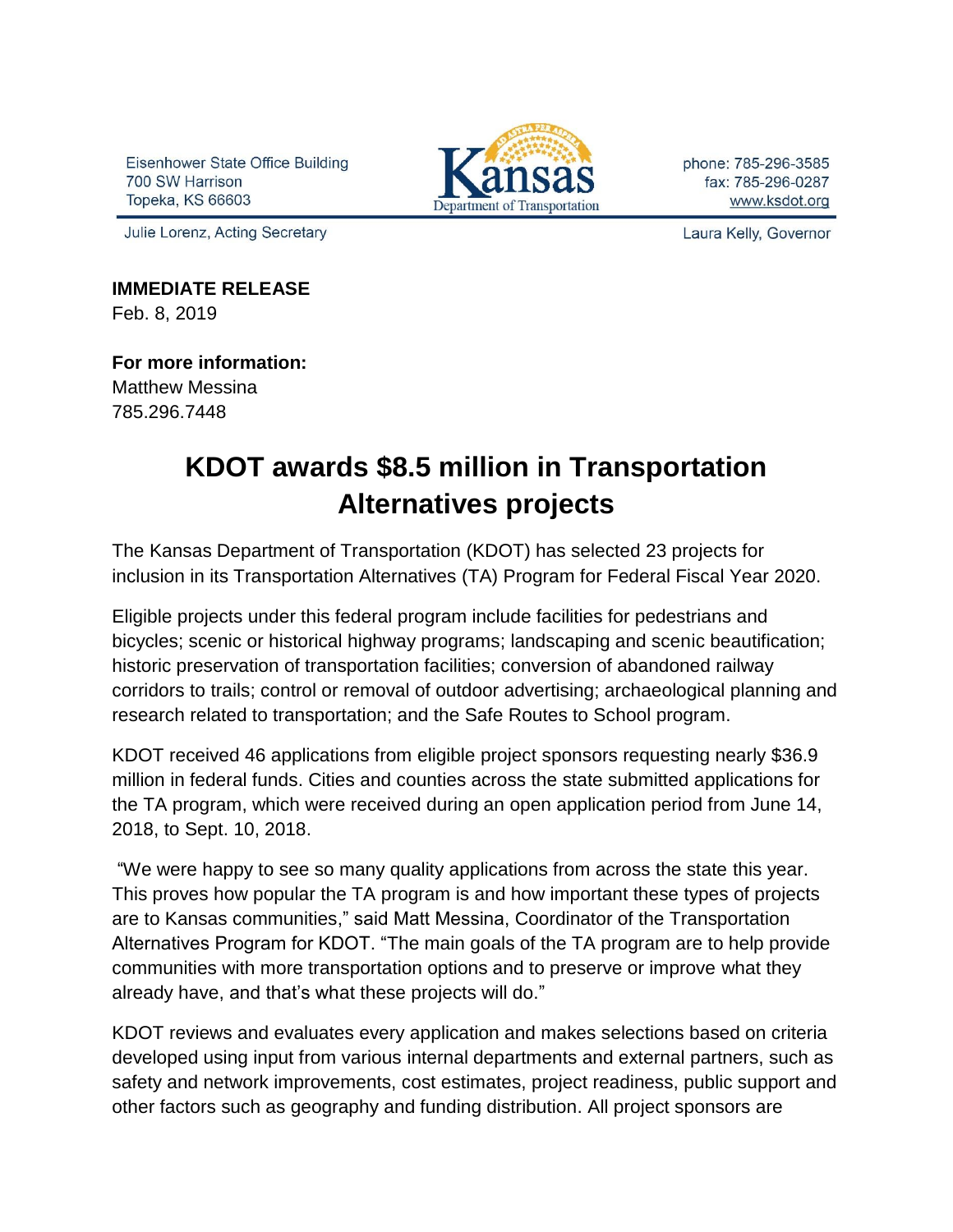required to provide at least 20 percent of the cost as a local cash match and are 100 percent responsible for non-participating items.

| <b>Applicant</b>     | Project                             | <b>TA Funds Awarded</b> |  |  |
|----------------------|-------------------------------------|-------------------------|--|--|
| Marysville           | <b>Broadway Street and Railbed</b>  | \$<br>91,626            |  |  |
| <b>Baldwin City</b>  | Ped-Bike Connectivity Project       | \$<br>580,180           |  |  |
| Eudora               | <b>Bluejacket Trail: Phase 2</b>    | \$<br>283,824           |  |  |
| Lawrence             | Lawrence Loop                       | \$<br>480,000           |  |  |
| Osage City           | Flint Hills Trail (thru the city)   | \$<br>1,000,000         |  |  |
| <b>TMTA</b>          | <b>Bikeshare Expansion</b>          | \$<br>49,522            |  |  |
| <b>Council Grove</b> | Riverwalk trail north Extension     | \$<br>421,029           |  |  |
| Salina               | Smoky Hill River Renewal            | \$<br>167,514           |  |  |
| Ellsworth            | <b>Stormwater Management</b>        | \$<br>517,960           |  |  |
| <b>Beloit</b>        | SRTS Phase 2 c                      | \$<br>372,312           |  |  |
| <b>Council Grove</b> | <b>SRTS Phase 1</b>                 | \$<br>12,000            |  |  |
| <b>Strong City</b>   | <b>Strong City SRTS</b>             | \$<br>12,000            |  |  |
| Russell              | U.S. 281 Hwy Sidewalk               | \$<br>248,000           |  |  |
| Girard               | Western Ave. Pedestrian Facility    | \$<br>208,765           |  |  |
| Ottawa               | K-68/Main Street Multimodal         | \$<br>351,450           |  |  |
| Pittsburg            | <b>Memorial Drive Trail Project</b> | \$<br>88,000            |  |  |
| Pleasanton           | <b>Pedestrian Trails Plan</b>       | \$<br>320,720           |  |  |
| Arkansas City        | Hike-bike trail extension           | \$<br>840,091           |  |  |
| Minneola             | Accessible Walkways                 | \$<br>275,989           |  |  |
| <b>Scott City</b>    | Santa Fe Street Rail Trail          | \$<br>315,000           |  |  |
| Garden City          | 8th Street Cultural District        | \$<br>750,000           |  |  |
| Ulysses              | City of Ulysses SRTS Phase 1        | \$<br>12,000            |  |  |

• A full list of TA projects that are selected to receive an award is shown in the table below: